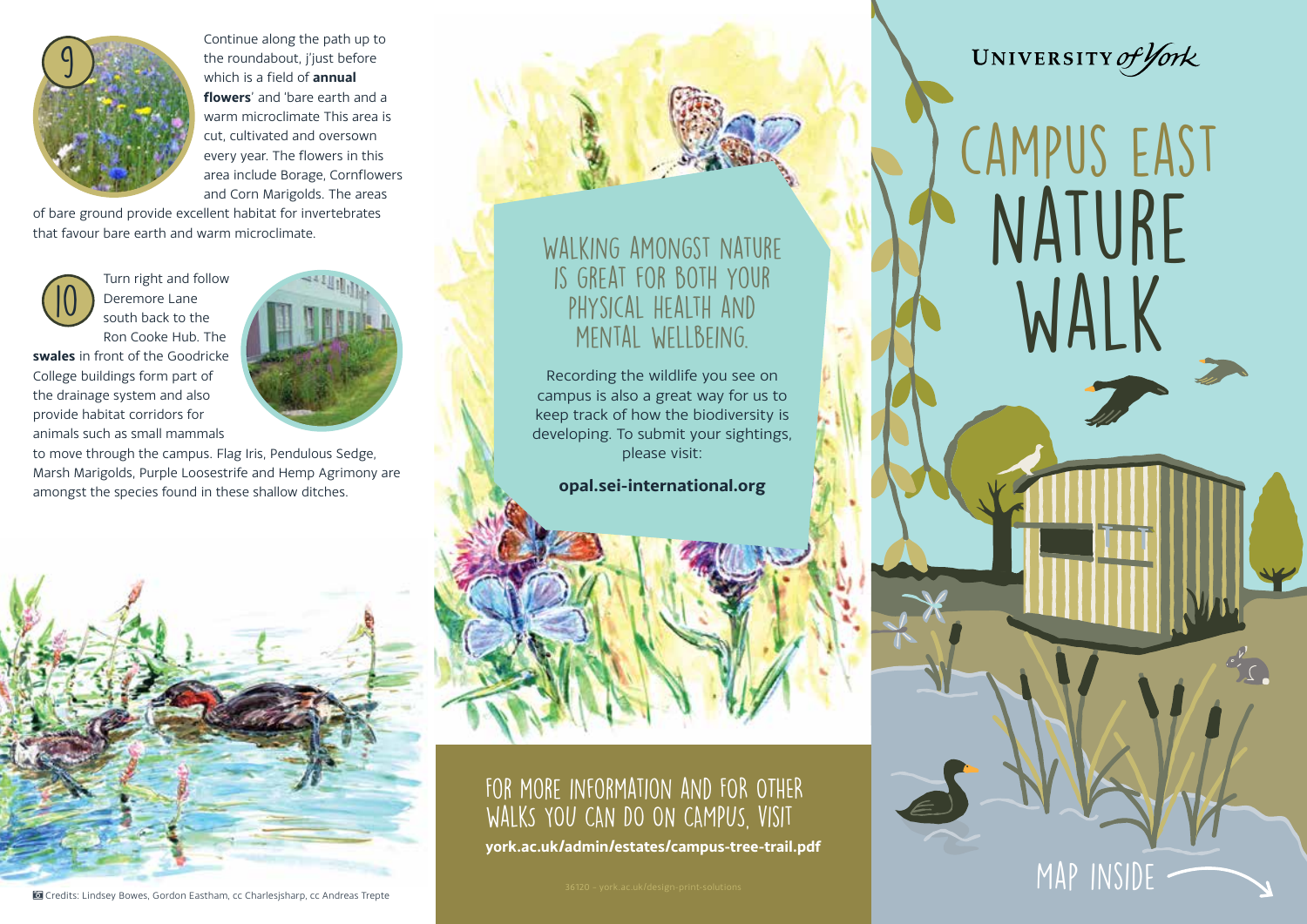# Campus East nature walk

This walk has been designed to guide you through the wildlife of the University of York's Campus East.

The walk is 2.7km long and should take about 45 minutes at a steady pace.

The walk starts at the east entrance of the Ron Cooke Hub Directly in front of

1

you is the Hub Basin. Take a look – if you are lucky you might see a **Pike** lurking in the water. The Hub Basin and the other water bodies on Campus



East have not been stocked with fish; the Pike in here are likely to have come in as eggs on the feet of birds.

Basin until you 2



Look directly across the Main Lake and you will see Sand Martin boxes and Tern rafts. The Sand Martin boxes have been very successful in providing nesting sites for these birds, and in the summer months, you will see them flying over the lake, sweeping up insects. The Tern rafts have also hosted pairs of nesting **Common Terns**. Continue west along the path that runs alongside Lakeside Way.



When you reach the bus stop, cross over the road and walk down to the water's edge. The area in front of the lake plays host to an abundance of wildflowers, including **Cowslips**, Viper's Bugloss, Oxeye Daisy, Knapweed and Yellow Rattle. This area was sown with a wildflower mix, but many new species have colonised naturally. Keep an eye out for butterflies, including **Small Coppers**, whose caterpillars feed on the Common Sorrel found here; and Common Blues, whose caterpillars feed on the Bird's-foot Trefoil. 3

Continue west along the water's edge to the end of the lake. **Reed Buntings** can often be seen in amongst the reeds, and in the spring, Swans can be seen nesting in this area. 4





Walk on to the bird hide, where you can spend a few minutes looking out across the lake. Keep an eye out for **Oystercatchers**, **Lapwings**, Herons and Little Egrets feeding around the lake edges and wild fowl such as Tufted Ducks and Pochard on the lake.

6

When you leave the bird hide, walk west past the young woodland blocks. These were planted in around 2010 with a mixture of native woodland species. They have



bird species, including Dunnocks, Yellowhammers and **Willow Warblers**.



8

established well and now provide shelter for many small

> When you reach Field Lane, turn right and then immediately right again back onto the path alongside Lakeside Way. Take a minute to look for **Hares** which can often be seen in the short grass in this area.

Follow the path as it crosses Lakeside Way and take the first left into another area of

wildflowers. This area is cut once a year for hay. Kestrels can be seen hunting in this area and, in the summer months, **Skylarks** sing overhead. Off to the right is the Detention Basin, the shores of which have been colonised naturally by Common Reeds, Bulrushes, Willow and Birch Scrub. Have a look for Coots and Moorhens on the lake, and for **Dragonflies** and **Damselflies** darting around the water's edge.